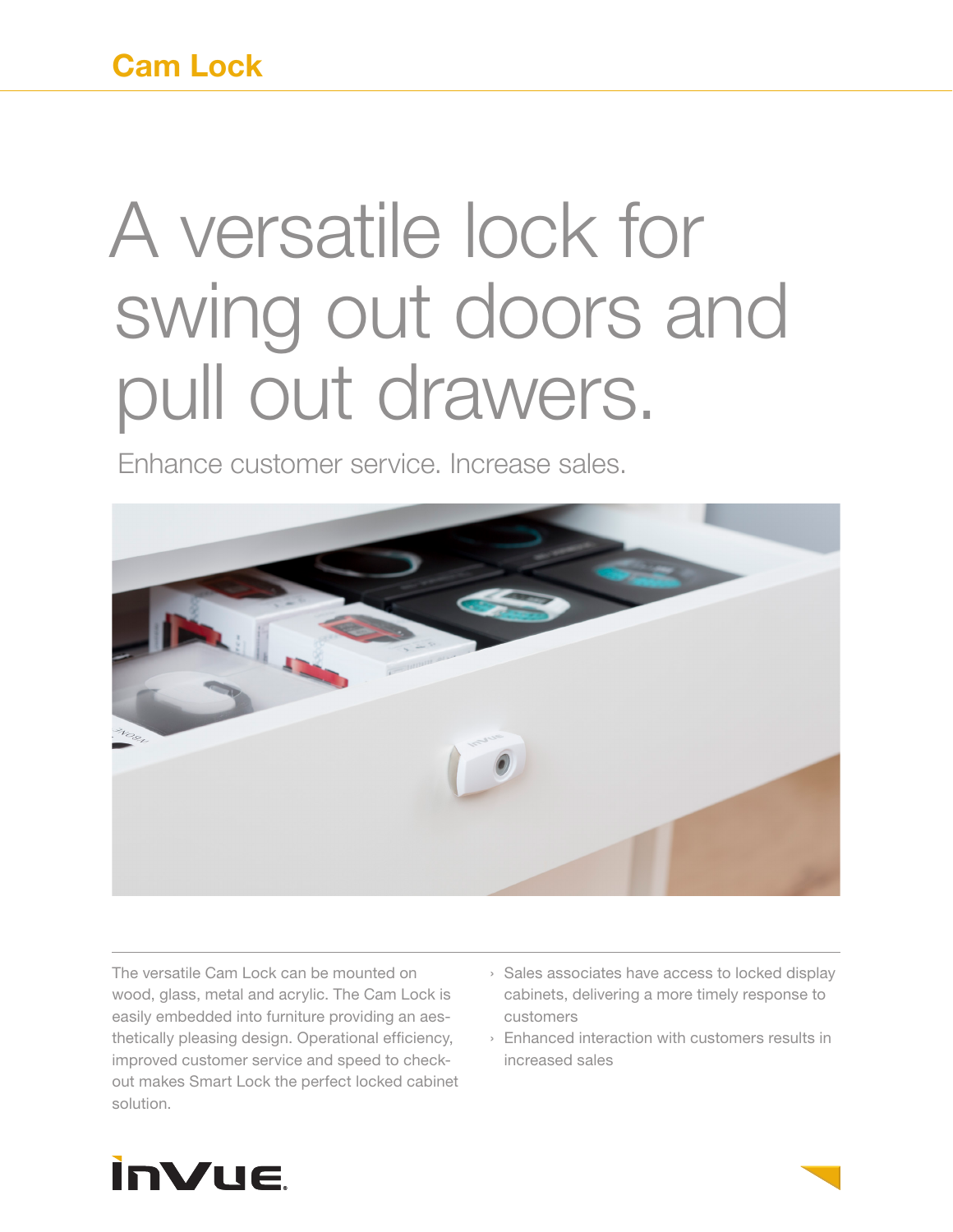## **FEATURES AND BENEFITS**

- **1** Designed for swing out doors and pull out drawers
- 2 Simple to retrofit and install wood, glass or metal doors with 19 mm (0.75") hole
- **3** Cam arm and bracket accessories provide installation flexibility
- 4 Lock Status Indicator provides visual confirmation that lock is locked or unlocked
- 5 Cam Lock is part of the exclusive InVue single key IR Ecosystem<sup>™</sup>







3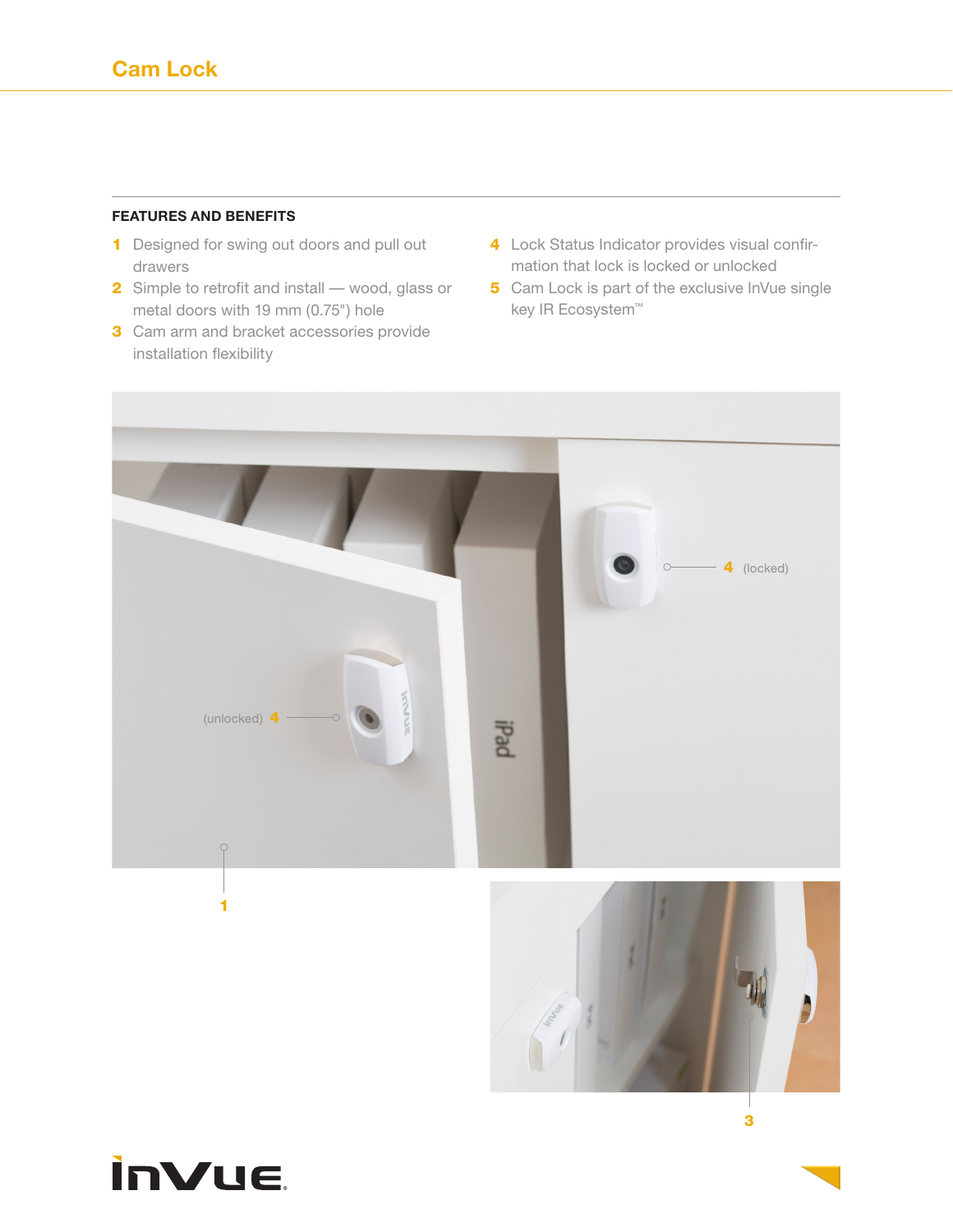

## **IR ECOSYSTEM™**

The Cam Lock is part of the exclusive InVue IR Ecosystem™, a storewide single key solution that improves customer service, increases sales and provides high theft protection.

InVue has a full line of Smart Locks that are designed for all types of glass, wood and metal locked cabinets including:

- › Pull out drawers
- › Swing out doors
- › Sliding bypass doors







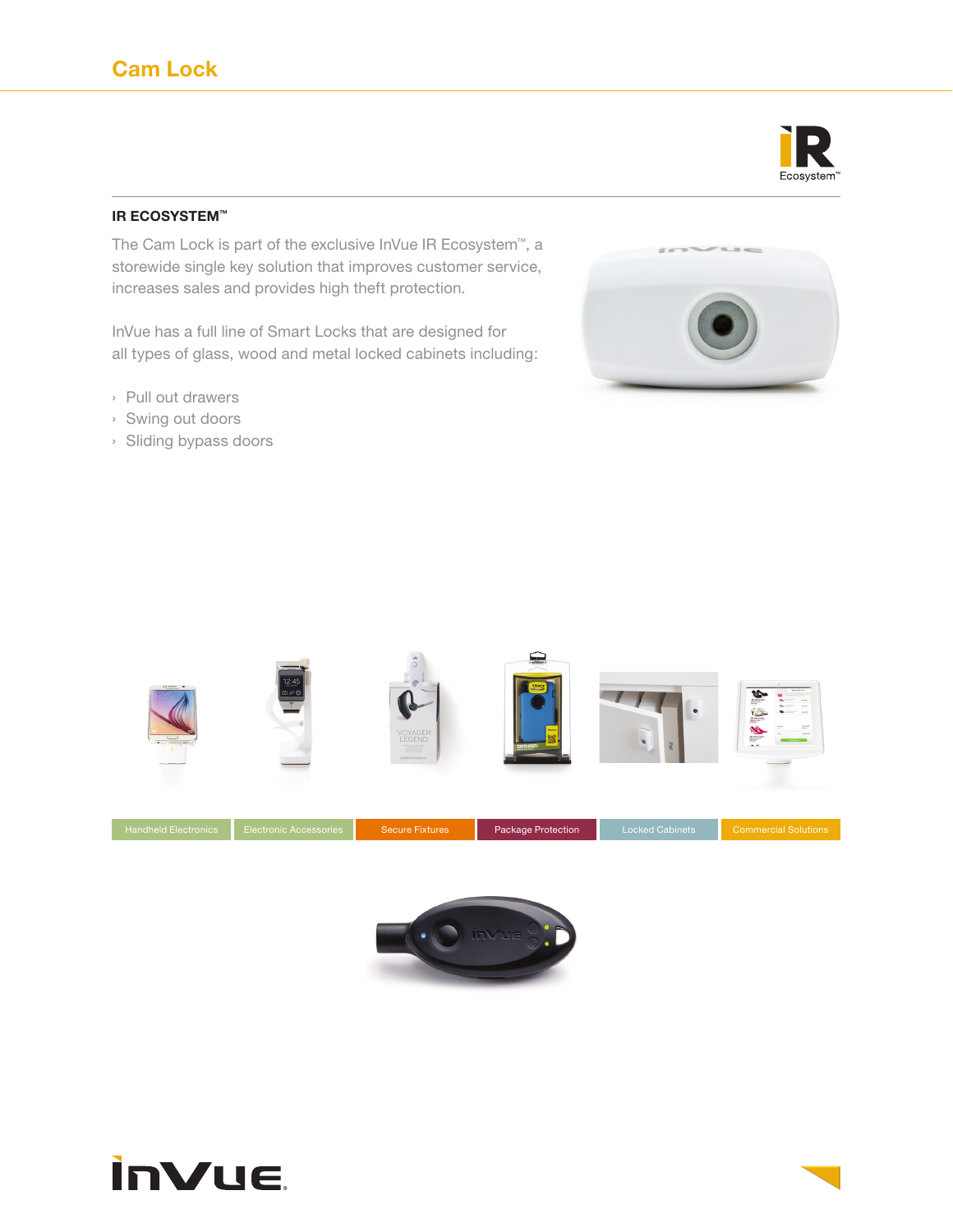# **SPECIFICATIONS**

Cam Lock (PL302):